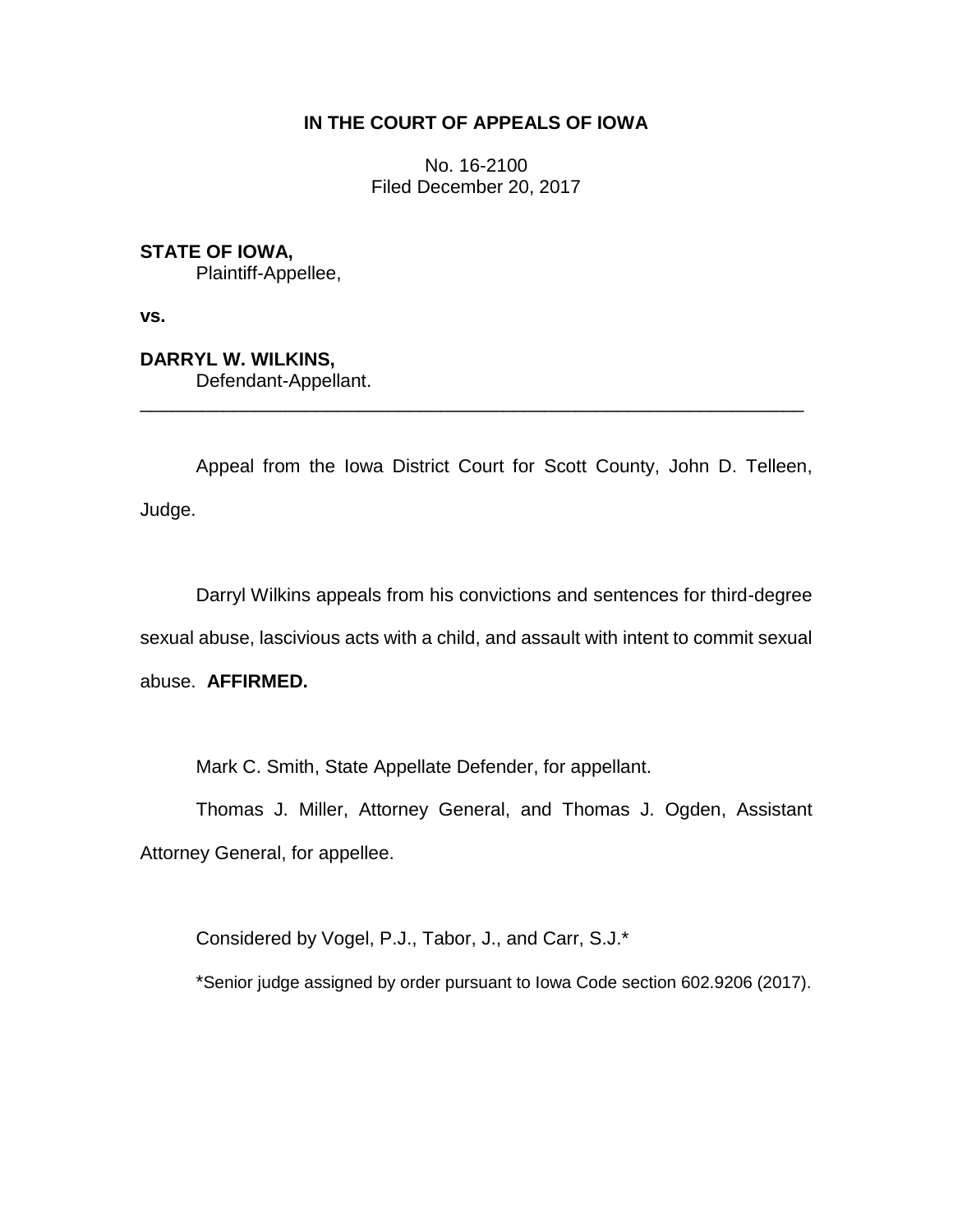#### **CARR, Senior Judge.**

Darryl Wilkins appeals from his convictions and sentences for third-degree sexual abuse, in violation of Iowa Code section 709.4(1)(b)(2) (2013); lascivious acts with a child, in violation of section 709.8(1)(a); and assault with intent to commit sexual abuse, in violation of section 709.11(3). On appeal, he argues the trial court erred in denying his motion to dismiss for failure to file the trial information within forty-five days of his arrest and also erred in failing to merge his convictions and sentences. For the following reasons, we affirm.

#### **I. Background Facts and Proceedings**

In May 2015, thirteen-year-old K.K. reported to her mother and to a school counselor that her step-father, Wilkins, had touched her on her vagina under her clothes. At trial, K.K. testified this happened between ten and fifteen different times. Per her testimony, the incidents often followed a pattern. K.K. would often sleep on the couch in the family's living room. Wilkins would sit on the couch with her. He would put his hands down her pants and touch her. This would continue for approximately fifteen minutes. Although K.K. was awake during these incidents, Wilkins would then "wake" her and tell her to go sleep in her bed.

The final incident appears to have been different. The family had acquired a new bed, which had been placed in the living room. K.K.'s brother was sleeping in the bedroom the two shared, K.K. was sleeping in the room her mother and Wilkins ordinarily slept in, and Wilkins was sleeping on the bed in the living room. K.K.'s mother worked nights at the time. One night, Wilkins asked K.K. if he could lie with her, saying he could not sleep on the bed in the living room. K.K. said he could. The same pattern as above occurred. This time, K.K. was sure Wilkins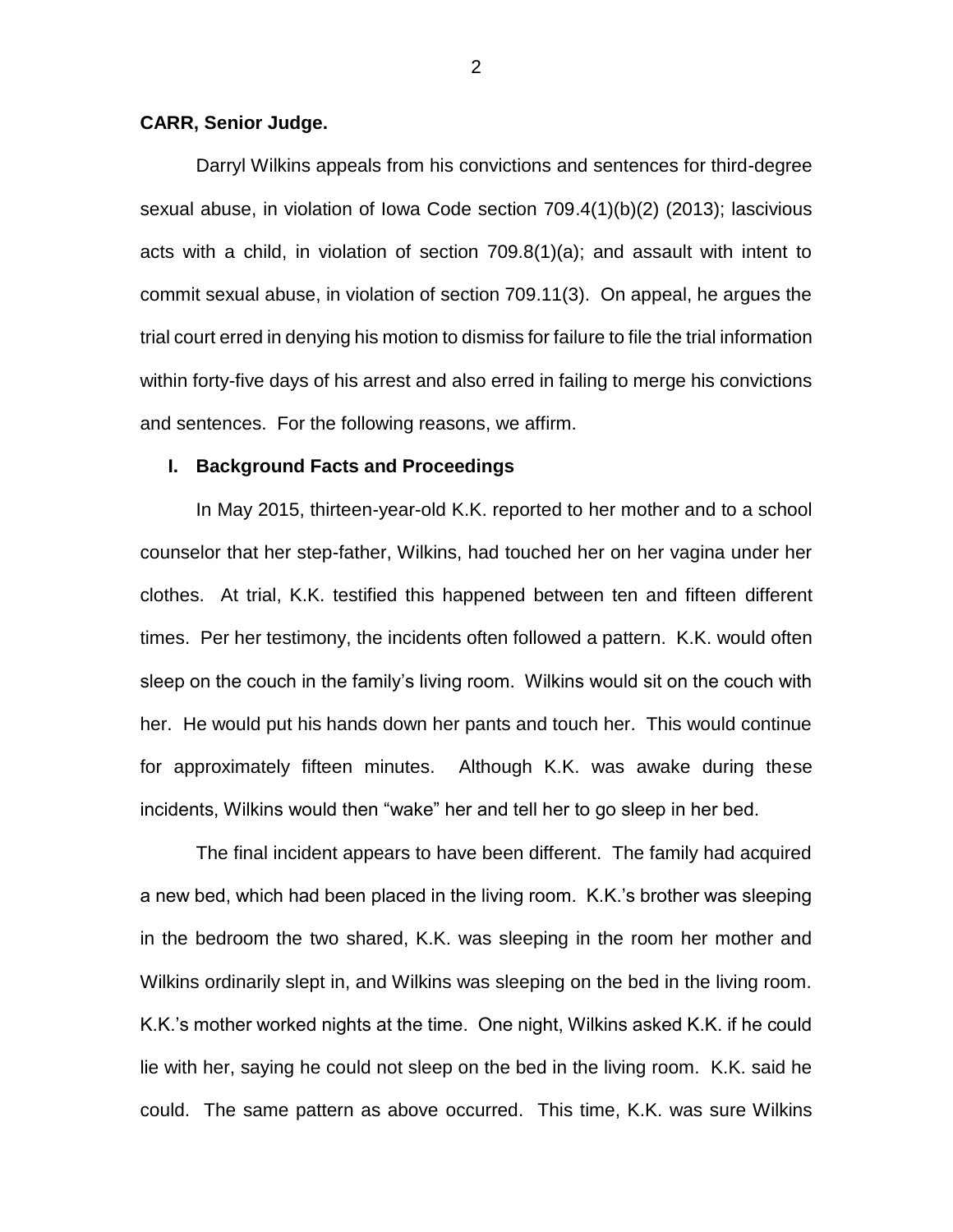knew she was awake because afterwards he talked to her and tried to get her to face him. She left the room. Wilkins told her if she did not want it to happen again he would not do it again. She did not say anything to him.

On May 13, Wilkins texted K.K. and said, among other comments, "I left to protect myself from this, do not ever contact me again." The two did not communicate after that text. Instead, Wilkins appears to have left the house and relocated to Illinois.

In June 2015, an arrest warrant issued from the District Court of Scott County. The warrant, however, was not executed until May 2016. On May 8, 2016, Wilkins was taken into custody in Illinois. On May 11, he was brought to Scott County and placed in the local jail. There, on the same date, the arrest warrant was executed and served upon Wilkins. On May 12, he appeared before a magistrate in Scott County. The trial information in this case was filed on June 23. Wilkins pleaded not guilty.

On July 8, Wilkins filed a motion to dismiss the charges for failure to indict within forty-five days. The motion was denied.

The case proceeded to a bench trial. Following trial, Wilkins was found guilty as charged. He was sentenced to concurrent prison sentences of ten years, ten years, and two years, respectively, on the three charges. Wilkins filed a motion for new trial and motion in arrest of judgment claiming the charges and sentences should merge. Those motions were denied. He now appeals.

#### **II. Standard of Review**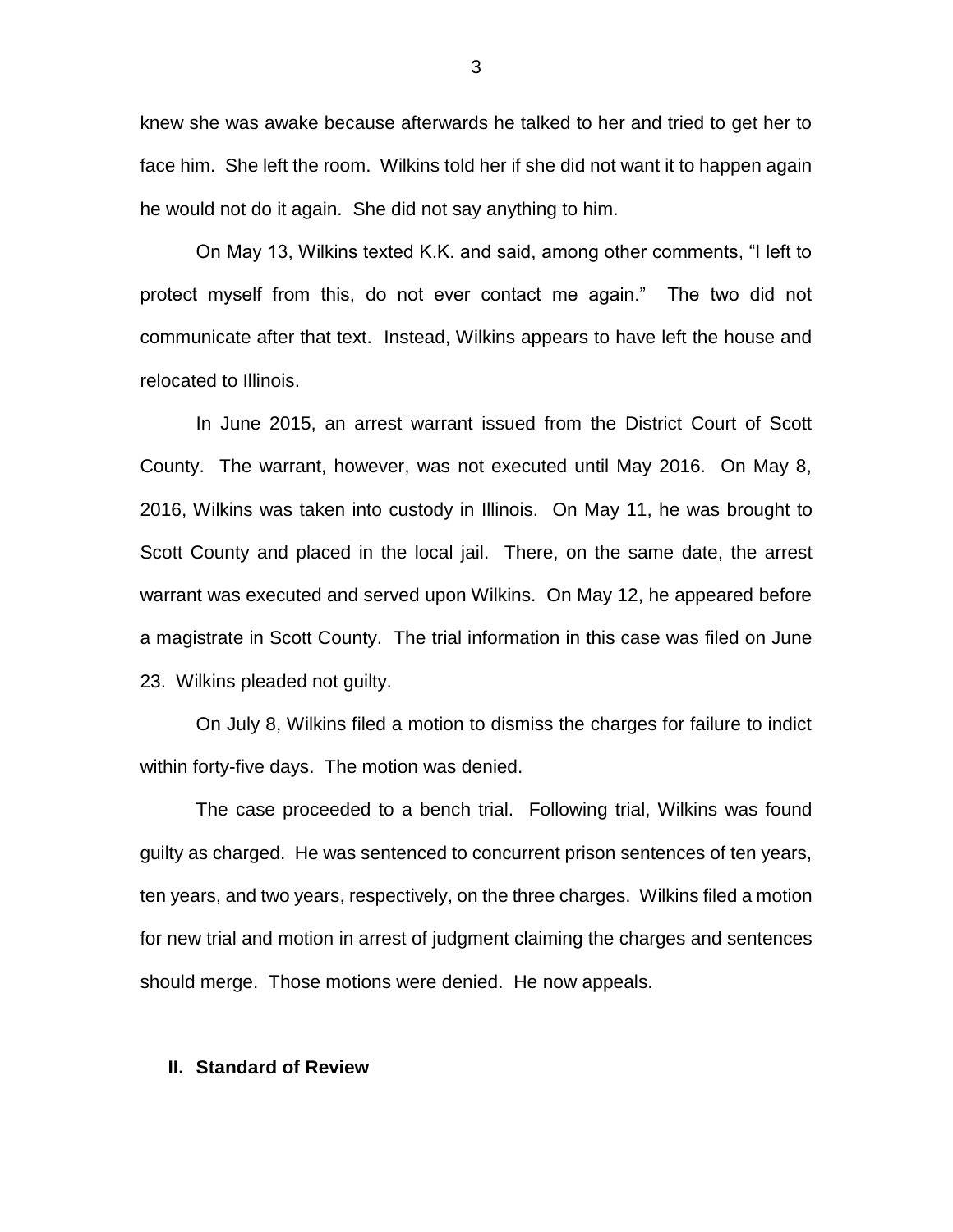We review rulings on motions to dismiss for correction of errors at law. *See State v. Rimmer*, 877 N.W.2d 652, 660 (Iowa 2016).

Generally, we review rulings on motions for new trial or arrest of judgment for abuse of discretion. *See State v. Smith*, 753 N.W.2d 562, 564 (Iowa 2008). We review claims with constitutional dimensions, such as a double jeopardy claim, de novo. *See State v. Velez*, 829 N.W.2d 572, 576 (Iowa 2013); *State v. Finnel*, 515 N.W.2d 41, 43 (Iowa 1994). Alleged violations of the merger statute are reviewed for errors of law. *See State v. Stewart*, 858 N.W.2d 17, 19 (Iowa 2015).

## **III. Discussion**

#### **A. Motion to Dismiss**

Wilkins challenges his indictment on speedy-indictment grounds. "When an adult is arrested . . . and an indictment is not found against the defendant within [forty-five] days, the court must order the prosecution be dismissed." Iowa R. Crim. P. 2.33(2)(a). Wilkins argues he was arrested in Illinois on May 8 but not indicted until June 23, more than forty-five days later. As a result, he argues, his case must be dismissed.

We disagree. An "arrest" made in another state for an Iowa offense is not an arrest that starts the clock for speedy-indictment purposes. *See State v. Gathercole*, 553 N.W.2d 569, 572 (Iowa 1996), *overruled on other grounds by State v. Williams*, 895 N.W.2d 856, 863 (Iowa 2017); *State v. Lyrek*, 385 N.W.2d 248, 250 (Iowa 1986) ("An arrest warrant is ineffective beyond the boundaries of the state by whose authority it was issued."); *Drake v. Keeling*, 299 N.W. 919, 922 (Iowa 1941) ("Unquestionably it will be admitted that a warrant of arrest issued in one state may not be executed in another state."). Wilkins contends *Lyrek*, which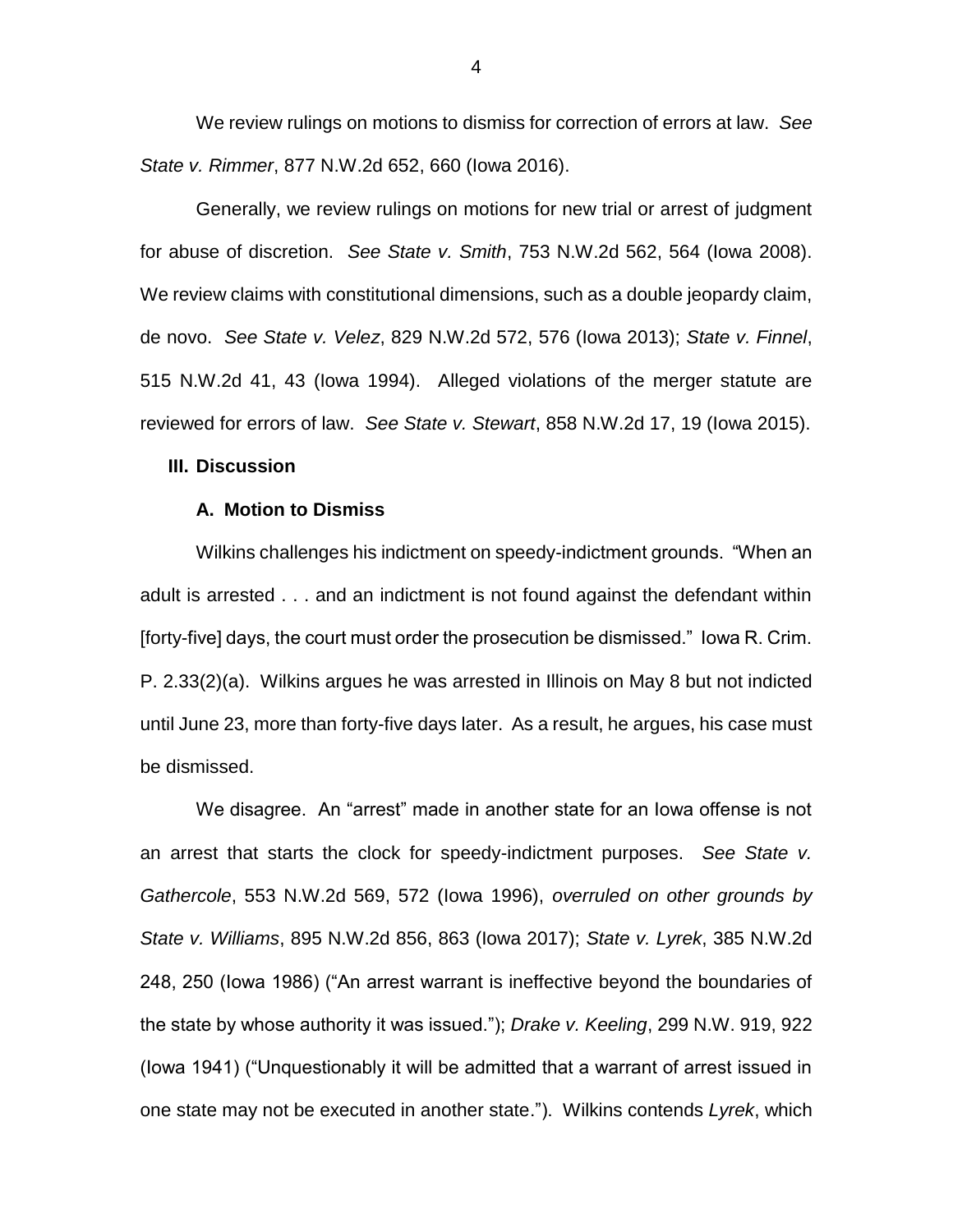the district court found controlling, is distinguishable from his case. In *Lyrek*, the out-of-state arrest in Minnesota was accompanied by arrests on other local charges. 385 N.W.2d at 249. Here, Wilkins was arrested in Illinois only as a fugitive from Iowa. We think this is a difference without a distinction. The black letter law noted above supports our conclusion that Wilkins could not have been arrested on the Iowa warrant until he was within the State of Iowa. This rule controls regardless of any other reasons for his detention outside of Iowa.

Wilkins was therefore not arrested, at the earliest, until the warrant was executed on May 11.<sup>1</sup> Wilkins was indicted within forty-five days of May 11. His indictment was timely.

### **B. Merger / Double Jeopardy**

 $\overline{a}$ 

The Double Jeopardy Clause of the Federal Constitution "protects against multiple punishments for the same offense." *Brown v. Ohio*, 432 U.S. 161, 165 (1977). In Iowa, the merger doctrine provides "[n]o person shall be convicted of a public offense which is necessarily included in another public offense of which the person is convicted." Iowa Code § 701.9; *see also* Iowa R. Crim. P. 2.6(2) ("Upon prosecution for a public offense, the defendant may be convicted of either the public offense charged or an included offense, but not both."); *State v. Bullock*, 638 N.W.2d 728, 731 (Iowa 2002).

 $<sup>1</sup>$  A holding of our supreme court subsequent to Wilkins' arrest makes clear the arrest,</sup> were it to happen today, would not be complete until the appearance before the magistrate on May 12. *See Williams*, 895 N.W.2d at 866. However, Wilkins does not ask us to decide whether *Williams* has retroactive effect, so we take no position on that question. *See State v. Smith*, No. 16-0533, 2017 WL 6033880, at \*3 (Iowa Ct. App. Dec. 6, 2017). We note the difference between May 11 and May 12 does not change our analysis.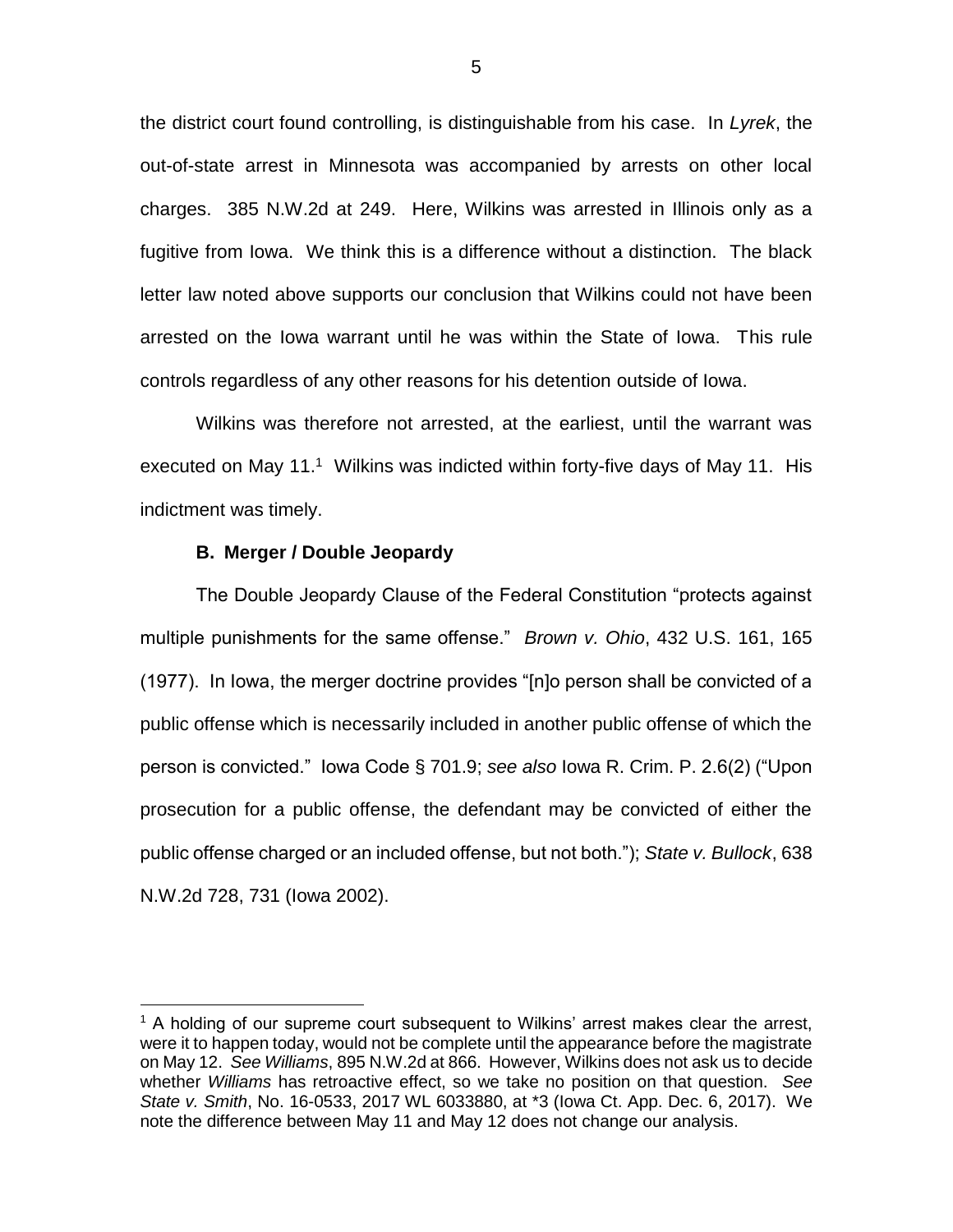The resolution of both merger and double-jeopardy claims turns on whether the two offenses at issue "involve the same offense." *State v. Lewis*, 514 N.W.2d 63, 69 (Iowa 1994). This question is easily answered here, where the district court found at least three separate acts of physical contact, each of which would be sufficient to sustain any of the three counts of conviction. *See State v. Constable*, 505 N.W.2d 473, 478 (Iowa 1993) ("[B]y engaging in five distinct and separate sex acts, Constable committed five counts of sexual abuse."); *State v. Holderness*, 301 N.W.2d 733, 740 (Iowa 1981) (holding trial court did not err in convicting defendant on two charges where two distinct and separate offenses occurred); *see also State v. Newman*, 326 N.W.2d 788, 793 (Iowa 1982) ("A defendant should not be allowed to repeatedly assault his victim and fall back on the argument his conduct constitutes but one crime."). Each separate act Wilkins committed could be defined as third-degree sexual abuse, a lascivious act with a child, or assault with intent to commit sexual abuse. *See* Iowa Code §§ 702.17(3) (defining "sex act" to include contact between one person's finger or hand and another person's genitalia); 709.4(1)(b)(2) (including as third-degree sexual abuse a sex act committed against a twelve- or thirteen-year-old who is not the actor's spouse); 709.8(1)(a) (defining "lascivious acts with a child" to include, among other things, an adult's nonconsensual fondling of a child's genitalia for the purpose of arousing or satisfying either person's sexual desires); 709.11 (defining "assault with intent to commit sexual abuse" as, among other things, an act that is both an intentional offensive touching and a sex act, when committed against a child).

On our de novo review for purposes of Wilkins' double-jeopardy claim, we find no double jeopardy. On our review for correction of legal error as to his merger